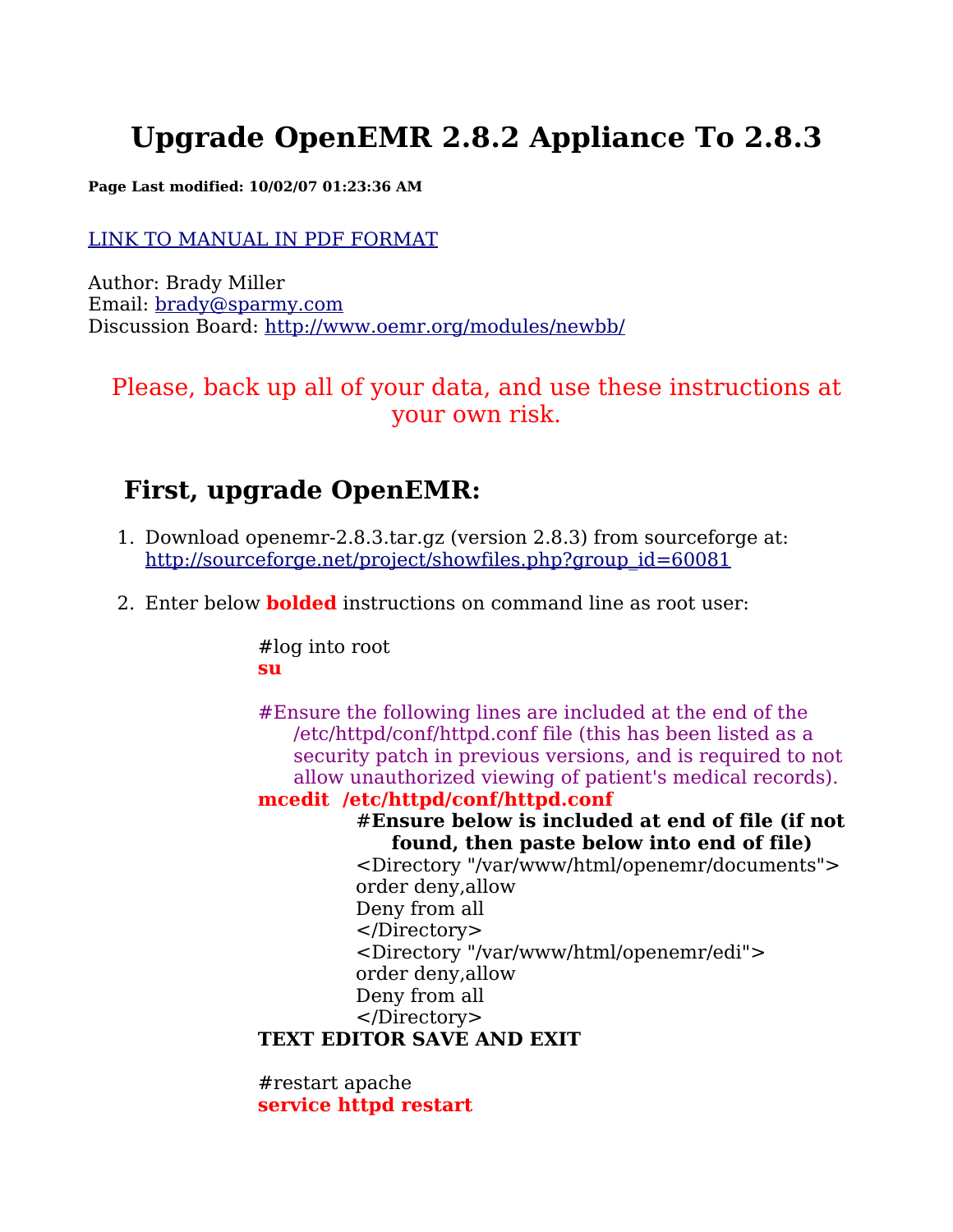#make backup directories **mkdir /backupopenemrandfreeb/2\_8\_2**

#move old OpenEMR 2.8.2 to the backup directory **mv /var/www/html/openemr /backupopenemrandfreeb/2\_8\_2/openemr**

#put the new OpenEMR 2.8.3 program in its place **cd /var/www/html tar pxzvf /location/to/tar/openemr-2.8.3.tar.gz mv openemr-2.8.3 /var/www/html/openemr**

#secure OpenEMR **chown -Rf root:root openemr**

#Need to change some file/folder permissions **chown apache:apache -R /var/www/html/openemr/interface/main/calendar/mod ules/PostCalendar/pntemplates/cache chown apache:apache -R /var/www/html/openemr/interface/main/calendar/mod ules/PostCalendar/pntemplates/compiled chown apache:apache -R /var/www/html/openemr/library/freeb chown apache:apache -R /var/www/html/openemr/edi**

#secure the /var/www/html/openemr/edi directory **chmod -R 700 /var/www/html/openemr/edi**

#Restore the original scanned documents directory **cp -fr**

**/backupopenemrandfreeb/2\_8\_2/openemr/documents /var/www/html/openemr/**

#Change file-folder permissions of documents directory **chown apache:apache -R /var/www/html/openemr/documents**

#Now for the hardest part of the upgrade; editing the new config files. There are five files that need to be compared to your old config files: **openemr/interface/globals.php**, **openemr/library/sqlconf.php**, openemr/library/sqlledger.inc, **openemr/includes/config.php**, and **openemr/library/acl.inc** . The below instructions are specific for the openemr 2.8.2 appliance(only the **bolded** files above require changing or copying). If you have made your own changes to the config files, then I'd recommend comparing them to ensure no other changes are needed.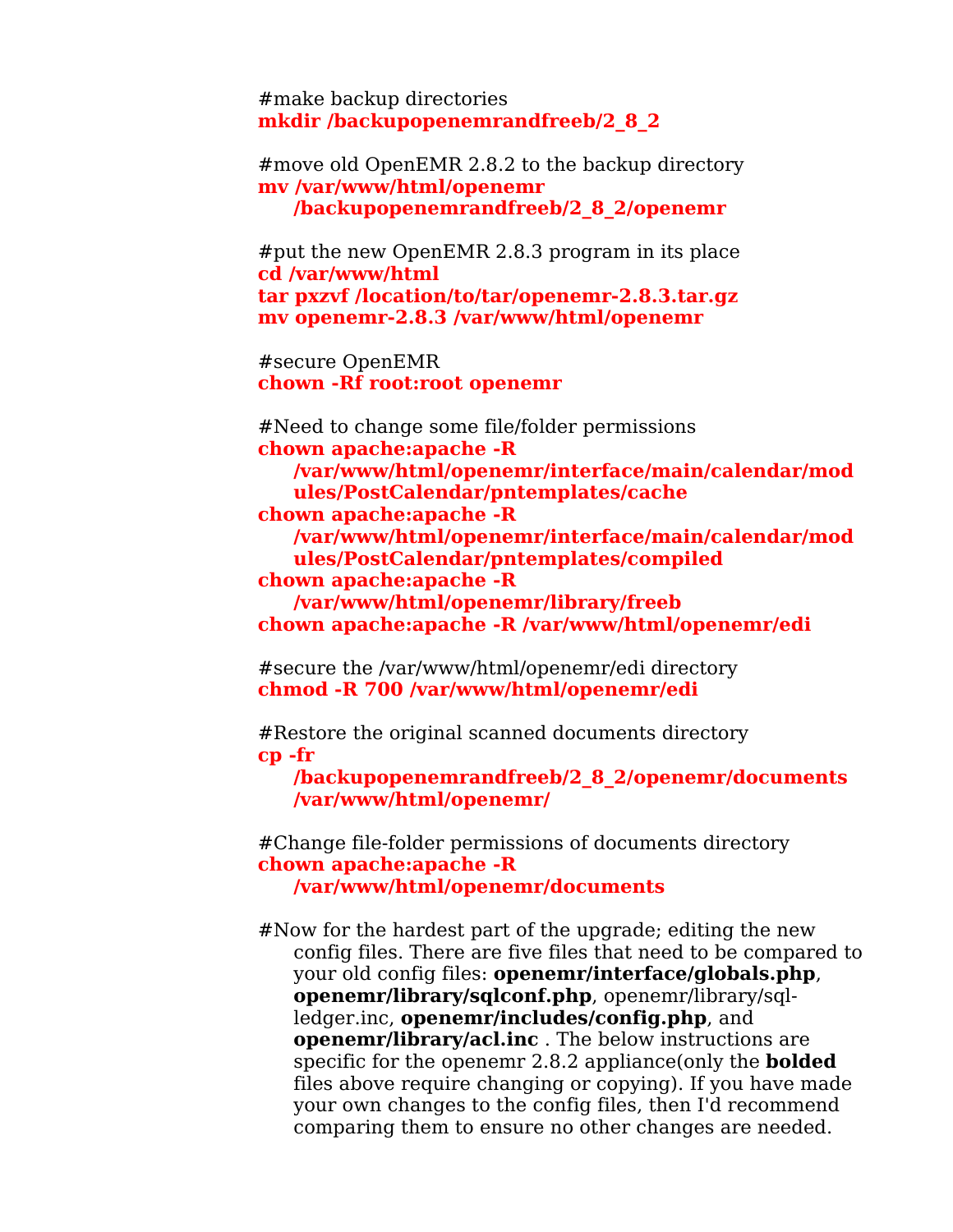We will replace one file with the previous 2.8.2 config file and will edit three of the new 2.8.3 config files.

#replace new /var/www/html/openemr/library/sqlconf.php file with the old 2.8.2 file

**cp -f**

**/backupopenemrandfreeb/2\_8\_2/openemr/library/sqlco nf.php /var/www/html/openemr/library/sqlconf.php**

#edit file /var/www/html/openemr/interface/globals.php: **mcedit /var/www/html/openemr/interface/globals.php**

#edit the following **bolded** variables :

\$webserver\_root = "**/var/www/html/openemr**"; \$GLOBALS['concurrent\_layout'] = **false**;

- $\text{fsl}$  dbname = '**openemr**'; // sql-ledger database name
- <span id="page-2-1"></span>\$sl\_dbpass = '**sql-ledger-password**'; // sql-ledger database login password (click [link](#page-2-1) for default above password, which is the PostgreSQL database password, and should be 'sqlledger' )

## **TEXT EDITOR SAVE AND EXIT**

#edit file /var/www/html/openemr/includes/config.php: **mcedit /var/www/html/openemr/includes/config.php**

#edit the following **bolded** variables :

\$GLOBALS['oer\_config']['ws\_accounting']['enabled'] = **true**;

- \$GLOBALS['oer\_config']['ws\_accounting']['username']  $=$  "**openemr**";
- <span id="page-2-0"></span>\$GLOBALS['oer\_config']['ws\_accounting']['password'] = "*openemrpassword*"; (click <u>[link](#page-2-0)</u> for default above password, which is sql-ledger 'openemr' user password, and should be "openemr")
- \$GLOBALS['oer\_config']['ws\_accounting']['url\_path'] = "**https://**" .
	- \$ SERVER["SERVER NAME"] . "/sqlledger/login.pl";

## **TEXT EDITOR SAVE AND EXIT**

#edit file /var/www/html/openemr/library/acl.inc: **mcedit /var/www/html/openemr/library/acl.inc**

#uncomment below line and edit the **bolded** variable: \$phpgacl\_location = "**/var/www/html/phpgacl**"; **TEXT EDITOR SAVE AND EXIT**

#Backup the mysql database into backup directory. **mkdir /backupopenemrandfreeb/2\_8\_2/mysqldatabase mysqldump --opt --all-databases | gzip >**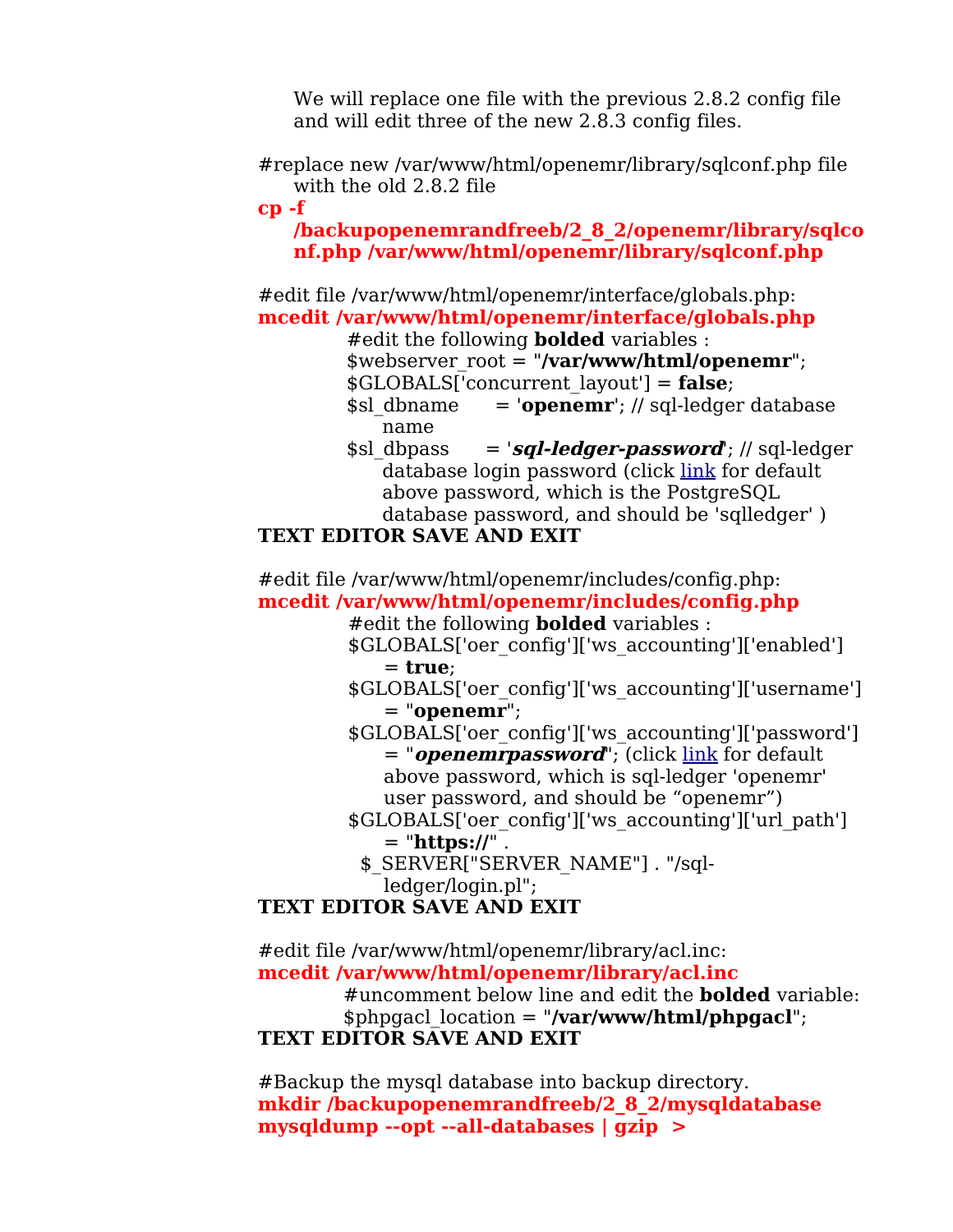### **/backupopenemrandfreeb/2\_8\_2/mysqldatabase/mysql \_backup.gz**

#Fix a bug in the mysql upgrade script **mcedit /var/www/html/openemr/sql/2\_8\_2-to-2\_8\_3\_upgrade.sql** #**Delete** below two lines ALTER TABLE form football injury audit ADD `fimatchtype` $\overline{int(11)}$   $\overline{NOT}$   $\overline{NULL}$  DEFAULT 0; **TEXT EDITOR SAVE AND EXIT**

#Upgrade the mysql database **mysql openemr < /var/www/html/openemr/sql/2\_8\_2-to-2\_8\_3\_upgrade.sql**

- 3. Next, need to fix the calendar bug with a patch. Download [CalendarPatchMonth283.txt](http://www.bradymd.com/CalendarPatchMonth283.txt) file, which can be found at: <http://www.bradymd.com/CalendarPatchMonth283.txt> (to download file, you may need to Right-Click the link and select 'Save Link As...')
	- 1. Enter below **bolded** instructions on command line as root user:

#log into root **su**

#apply the patch (note that the 'CalendarPatchMonth283.txt' file is being copied to file named 'default.html))

**cp -f /location/to/file/CalendarPatchMonth283.txt /var/www/html/openemr/interface/main/calendar/mo dules/PostCalendar/pntemplates/default/views/mont h/default.html**

- 3. Next, need to upgrade the php-GACL access controls. Download acl upgrade 1.txt file, which is a php script. I wrote this script, and it seems to work alright. File can be found at: [http://bradymd.com/acl\\_upgrade\\_1.txt](http://bradymd.com/acl_upgrade_1.txt) (to download file, you may need to Right-Click the link and select 'Save Link As...')
	- 1. Enter below **bolded** instructions on command line as root user:

#log into root **su**

#copy upgrade script to openemr directory (note that the '.txt' is being changed to '.php') **mv /location/to/file/acl\_upgrade\_1.txt /var/www/html/openemr/acl\_upgrade\_1.php**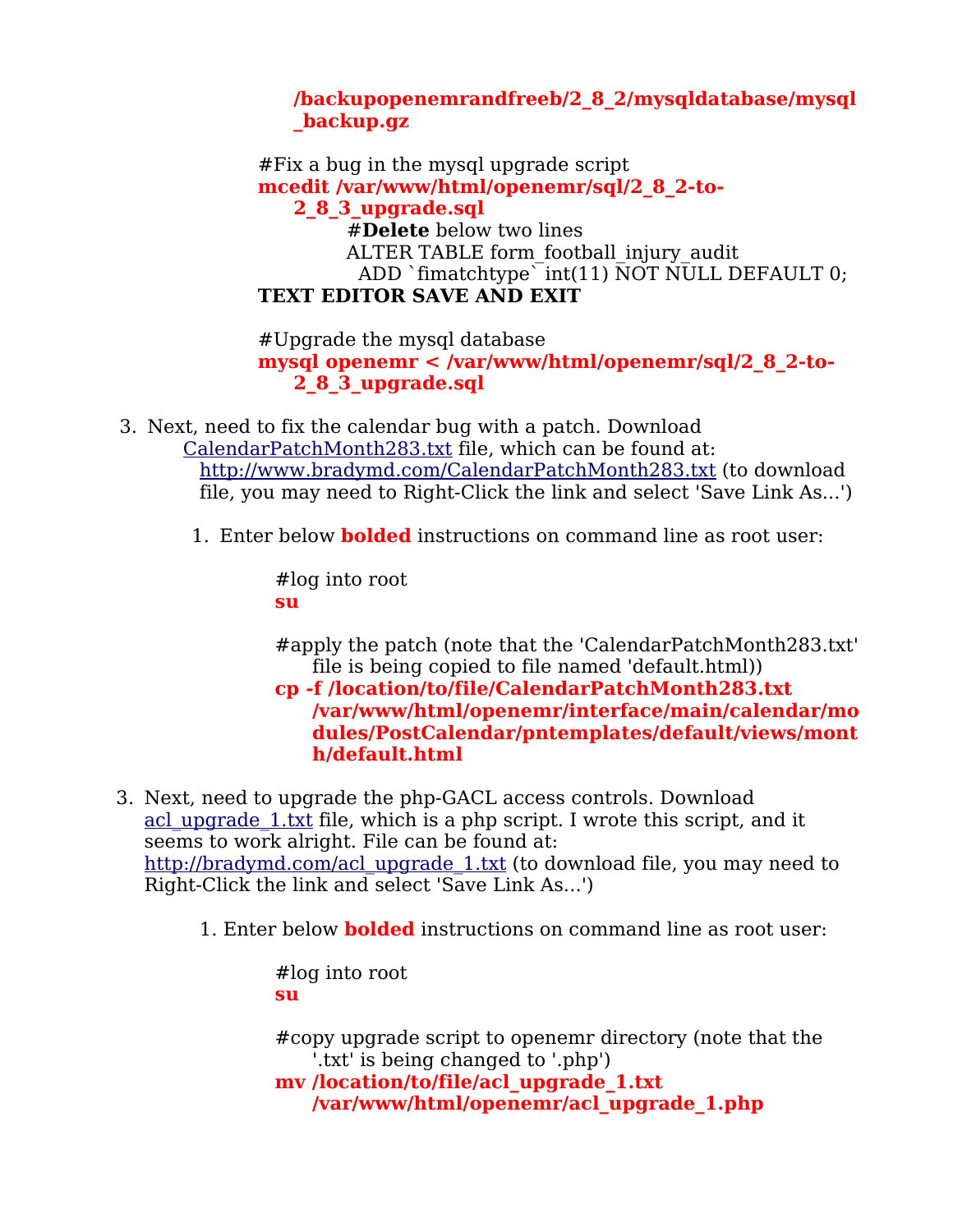#### 2. Run php-gacl upgrade script via : [http://localhost/openemr/acl\\_upgrade\\_1.php](http://localhost/openemr/acl_upgrade_1.php)



Ensure you got no 'ERRORS'. Close the window.

3. **OPTIONAL** In the appliance, I left the traditional look of OpenEMR as the default. If you want to change to the new frames look(check out the [demos](#page-4-1) to decide), then you will need to follow below instructions.

> <span id="page-4-1"></span>#log into root **su**

<span id="page-4-0"></span>#**OPTIONAL** If you want to change to the new frames look(check out the [demos](#page-4-0) to decide), then you will need to edit the file /var/www/html/openemr/interface/globals.php: **mcedit /var/www/html/openemr/interface/globals.php** #edit the below **bolded** variable : \$GLOBALS['concurrent\_layout'] = **true**; **TEXT EDITOR SAVE AND EXIT**